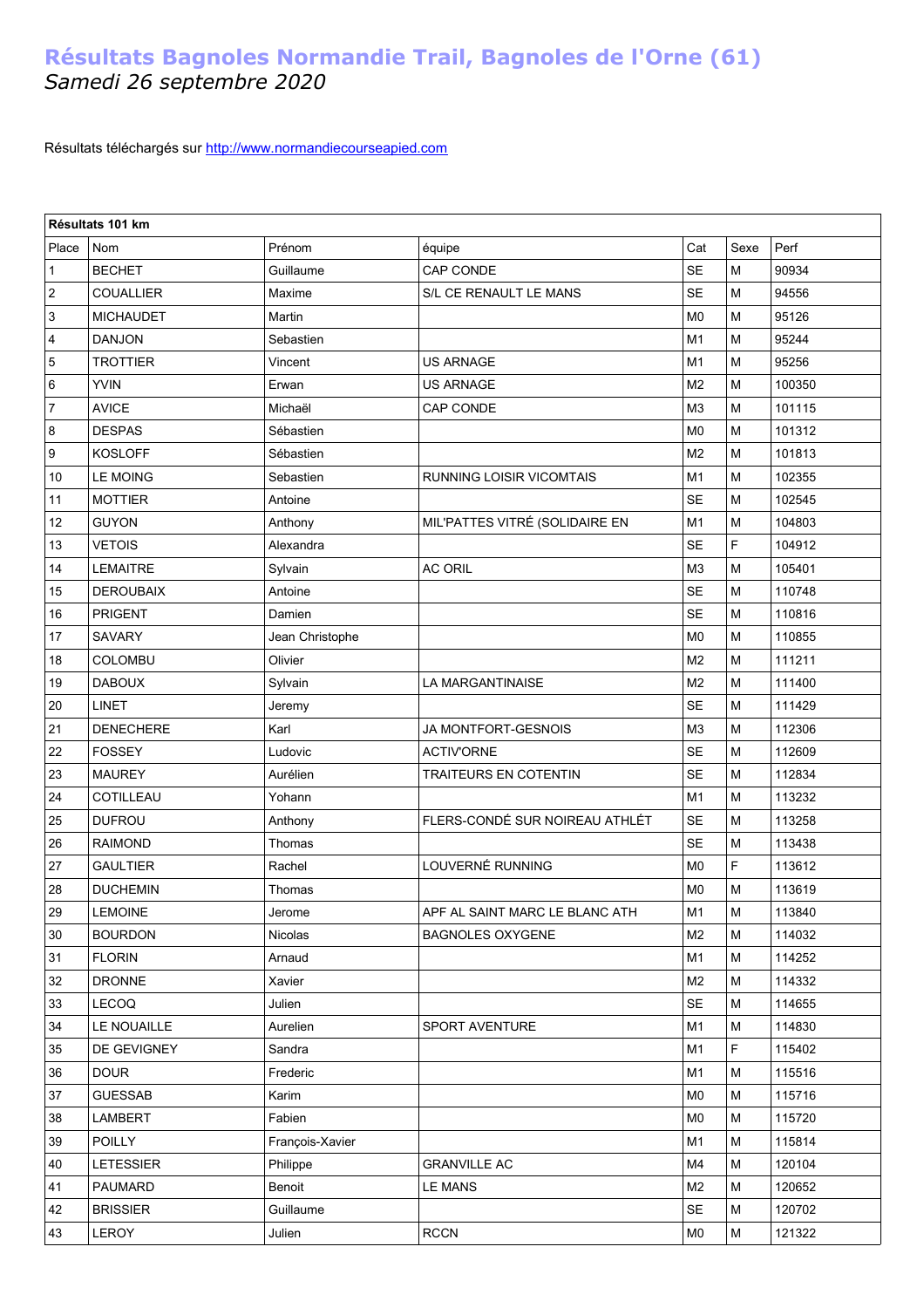| 44 | PELLET            | Pierre        | MANOUVELLEVOITURE.COM              | M1             | M                                                                                     | 121541 |
|----|-------------------|---------------|------------------------------------|----------------|---------------------------------------------------------------------------------------|--------|
| 45 | <b>HAUTBOIS</b>   | Julien        |                                    | M1             | м                                                                                     | 121835 |
| 46 | <b>FOUBERT</b>    | Frederic      | <b>RC CAMPIGNY</b>                 | M1             | M                                                                                     | 122520 |
| 47 | VAVASSEUR         | David         |                                    | M1             | M                                                                                     | 122646 |
| 48 | <b>FORGET</b>     | Aurélie       | PATRIOTE DE BONNETABLE             | M1             | F                                                                                     | 122714 |
| 49 | <b>BLONDEAU</b>   | Sébastien     |                                    | M1             | M                                                                                     | 123154 |
| 50 | <b>VERGEOT</b>    | Julien        |                                    | M <sub>0</sub> | м                                                                                     | 123227 |
| 51 | <b>DE SAMPAIO</b> | Cyril         | CAP CONDE                          | M <sub>2</sub> | м                                                                                     | 123239 |
| 52 | <b>PASTOR</b>     | Christophe    | <b>RENAULT TRUCKS</b>              | M1             | M                                                                                     | 123458 |
| 53 | RUILLE JEZEQUEL   | Guillaume     |                                    | M <sub>1</sub> | M                                                                                     | 123528 |
| 54 | <b>MOULIN</b>     | Cyrill        | FLERS LA FERTE MACÉ                | M1             | M                                                                                     | 123535 |
| 55 | <b>PELLUET</b>    | Johnny        | TRIATHLON FLERS-LA FERTÉ/ CONT     | M <sub>1</sub> | M                                                                                     | 123545 |
| 56 | CARON             | Fabrice       |                                    | M4             | M                                                                                     | 123547 |
| 57 | <b>HAMON</b>      | Yann          | <b>TRIATHLON ARGENTAN / 3MONTS</b> | M <sub>2</sub> | M                                                                                     | 123737 |
| 58 | <b>BLOT</b>       | Julien        | RUN'IN PARIGNÉ-L'ÉVÊQUE            | M <sub>0</sub> | M                                                                                     | 123828 |
| 59 | <b>DUPONS</b>     | Dominique     |                                    | M4             | M                                                                                     | 124427 |
| 60 | <b>LETOURNEUR</b> | Mickael       |                                    | M1             | M                                                                                     | 124629 |
| 61 | <b>BOIS</b>       | Christophe    | ALENÇON TRAIL                      | M <sub>2</sub> | M                                                                                     | 124758 |
| 62 | LOYAU             | Sébastien     |                                    | M <sub>0</sub> | M                                                                                     | 125431 |
| 63 | LOUIS             | Frédéric      |                                    | M1             | M                                                                                     | 125528 |
| 64 | <b>GRENIER</b>    | Eric          |                                    | M4             | м                                                                                     | 130153 |
| 65 | <b>BAILLEUL</b>   | Laurent       |                                    | M <sub>1</sub> | M                                                                                     | 131146 |
| 66 | <b>TROUSSICOT</b> | Régis         | <b>USC CAEN</b>                    | M <sub>3</sub> | M                                                                                     | 131319 |
| 67 | LAMARRE           | Stephane      | PATRIOTE DE BONNÉTABLE             | M <sub>2</sub> | M                                                                                     | 131420 |
| 68 | <b>ROUSSELET</b>  | Thierry       | NATURE ET JOGGING                  | M4             | M                                                                                     | 131556 |
| 69 | <b>DUCRAY</b>     | Thomas        | LES TROTTEURS AIGLONS              | M <sub>2</sub> | м                                                                                     | 131738 |
| 70 | <b>PARAGE</b>     | Frédéric      |                                    | M1             | M                                                                                     | 132707 |
| 71 | <b>HUETTE</b>     | Jean-Paul     | <b>A3ALENCON</b>                   | M4             | M                                                                                     | 132955 |
| 72 | <b>CHEVALLIER</b> | Adeline       |                                    | M <sub>2</sub> | F                                                                                     | 133416 |
| 73 | <b>GANNE</b>      | Maxime        |                                    | M <sub>0</sub> | M                                                                                     | 133533 |
| 74 | <b>BOUQUET</b>    | Romain        |                                    | M <sub>0</sub> | $\mathsf{M}% _{T}=\mathsf{M}_{T}\!\left( a,b\right) ,\ \mathsf{M}_{T}=\mathsf{M}_{T}$ | 133621 |
| 75 | CAHU              | Stephane      |                                    | M <sub>2</sub> | м                                                                                     | 133718 |
| 76 | <b>FONNARD</b>    | Thomas        | <b>SATDE LAVALLOIS</b>             | <b>SE</b>      | M                                                                                     | 133732 |
| 77 | <b>GUIOT</b>      | Stan          |                                    | M <sub>1</sub> | M                                                                                     | 133743 |
| 78 | <b>BELLET</b>     | Marina        | <b>TROTTEURS AIGLONS</b>           | M <sub>2</sub> | F                                                                                     | 133843 |
| 79 | <b>HAUTBOIS</b>   | Lucie         | <b>STADE LAVALLOIS</b>             | <b>SE</b>      | F                                                                                     | 134033 |
| 80 | <b>LEROUX</b>     | Thomas        |                                    | <b>SE</b>      | M                                                                                     | 134331 |
| 81 | <b>CURY</b>       | Pascal        |                                    | M <sub>5</sub> | M                                                                                     | 134750 |
| 82 | <b>FAYOL</b>      | Patrice       |                                    | M4             | M                                                                                     | 134751 |
| 83 | <b>CRIBIER</b>    | Philippe      |                                    | M <sub>1</sub> | M                                                                                     | 134840 |
| 84 | <b>LEBRUN</b>     | Julien        |                                    | M <sub>1</sub> | M                                                                                     | 135449 |
| 85 | <b>WILLERS</b>    | Mathieu       |                                    | M1             | M                                                                                     | 135530 |
| 86 | <b>BETIZEAU</b>   | Etienne       |                                    | M <sub>0</sub> | M                                                                                     | 135640 |
| 87 | <b>BARBE</b>      | Eric          |                                    | M <sub>0</sub> | M                                                                                     | 135749 |
| 88 | <b>DUBOC</b>      | Christophe    |                                    | M1             | м                                                                                     | 135749 |
| 89 | <b>FLAMBARD</b>   | Pierre        | AC CHERBOURG COTENTIN              | <b>SE</b>      | M                                                                                     | 140052 |
| 90 | <b>RIMBAUD</b>    | Frédéric      | LES BIPÈDES BERNAYENS / TEAM B     | M <sub>2</sub> | M                                                                                     | 140129 |
| 91 | <b>JEANNE</b>     | Sébastien     |                                    | M <sub>2</sub> | M                                                                                     | 140131 |
| 92 | <b>HUBERT</b>     | Thierry       | LES PETITS SUISSES NORMANDS        | M <sub>5</sub> | M                                                                                     | 140153 |
| 93 | <b>REYNAUD</b>    | Nicolas       |                                    | M <sub>1</sub> | M                                                                                     | 140235 |
| 94 | <b>COLLET</b>     | Jordan        |                                    | <b>SE</b>      | M                                                                                     | 140258 |
| 95 | <b>SERRE</b>      | Jean-Emmanuel | ES LIVAROT RUNNING                 | M <sub>3</sub> | M                                                                                     | 140329 |
| 96 | <b>ACHER</b>      | Dominique     | <b>PSN PREAUX</b>                  | M4             | M                                                                                     | 141634 |